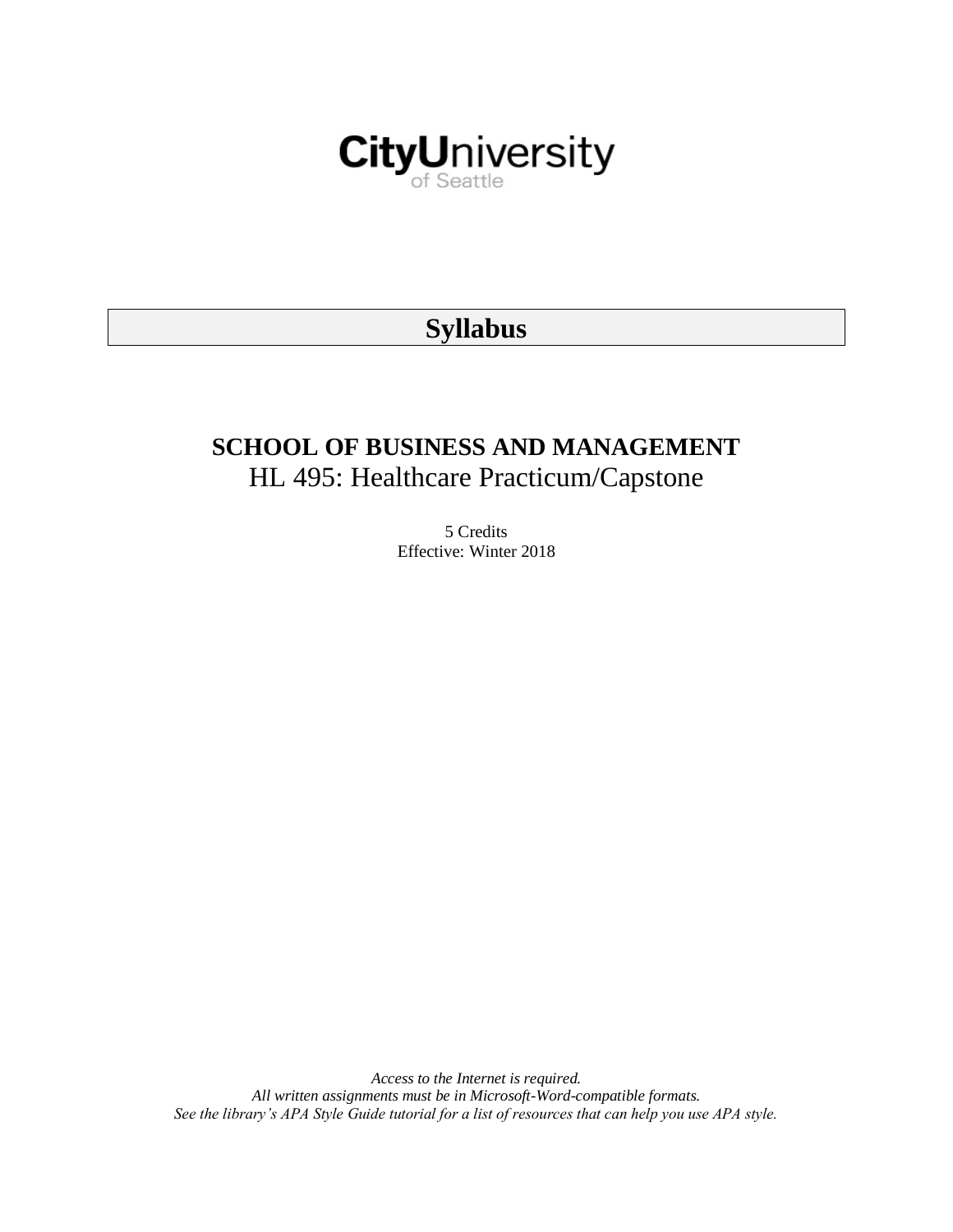# **FACULTY**

Faculty Name: FACULTY NAME

### Contact Information: CONTACT INFORMATION

### [INSTRUCTOR MAY INSERT PERSONAL MESSAGE IF DESIRED]

# **COURSE DESCRIPTION**

In this course students complete the capstone: a culminating project conducted under the supervision of the course instructor. The purpose of the capstone is to help each student integrate information and skills gained in coursework to address healthcare administration issues or problems. Course Entry Requirements: This course is the capstone for students in the Bachelor of Science in Healthcare Administration.

This course is the last and final course in the program and should not be taken until the student has completed HL 300, HL 310, HL 320, HL 330, HL 340, HL 400, HL 410, HL 420, HL 430, HL 440 or their equivalent.

# **COURSE RESOURCES**

Required and recommended resources to complete coursework and assignments are available from the [Course Document Lookup.](https://documents.cityu.edu/coursedocumentlookup.aspx)

# **CITYU LEARNING GOALS**

This course supports the following City University learning goals:

- Professional competency and professional identity
- Lifelong learning
- Commitment to ethical practice and service
- Critical thinking and information literacy
- Strong communication and interpersonal skills
- Diverse and global perspectives

# **COURSE OUTCOMES**

In this course, learners:

- Evaluate a variety of business problems and create effective, ethical solutions
- Communicate effectively both orally and in writing
- Develop a broad functional knowledge of the many facets of healthcare management, including marketing, human resources, and project management
- Apply healthcare leadership theories to the work environment
- Demonstrate critical use and application of information in making strategic and tactical business decisions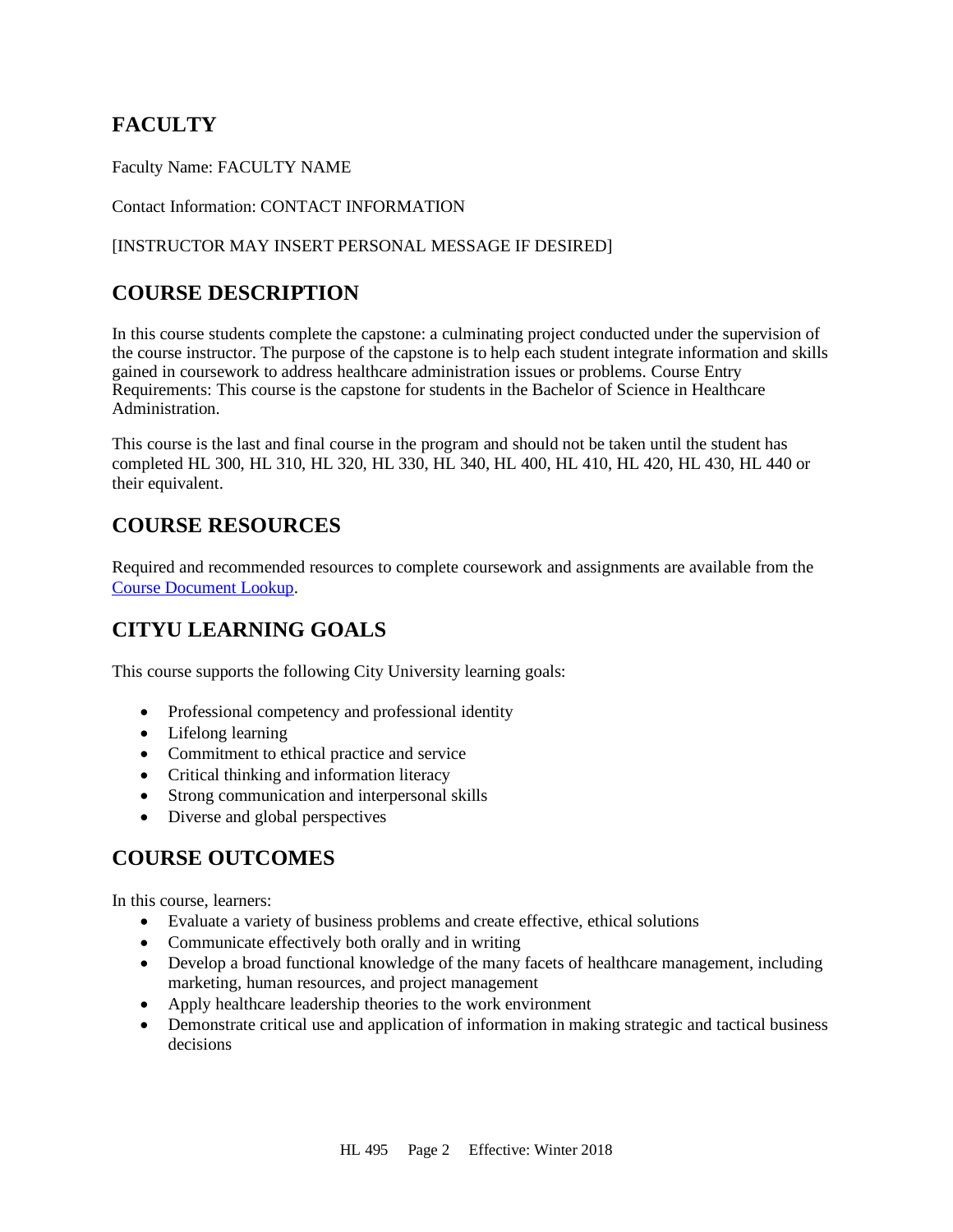# **CORE CONCEPTS, KNOWLEDGE, AND SKILLS**

- Healthcare and Government
- Healthcare Administration
- Healthcare Delivery Systems
- Operational Performance
- Strategic Priorities in Healthcare

# **OVERVIEW OF COURSE GRADING**

The grades earned for the course will be derived using City University of Seattle's decimal grading system, based on the following:

| <b>Overview of Required Assignments</b>                | % of Final Grade |
|--------------------------------------------------------|------------------|
| Analysis of cross-cultural leadership<br>practices     | 20%              |
| Interpersonal communications paper and<br>presentation | 20%              |
| Ethical leadership analysis                            | 20%              |
| Integrated systems analysis                            | 20%              |
| Conflict management plan                               | 20%              |
| <b>TOTAL</b>                                           | 100%             |

# **SPECIFICS OF COURSE ASSIGNMENTS**

The instructor will provide grading rubrics that will provide more detail as to how this assignment will be graded.

### Analysis of cross-cultural leadership practices

Today's healthcare organizations require leaders who can adjust to different environments and situations quickly and work with customers and employees from other cultures. Students will identify and analyze the leadership practices of working with various cultures in a healthcare organization. This paper may be written in analysis of how an organization works with employees or how the organization works with patients, regarding cultural issues. Students will write an 8-10 page paper that should address the following: What are best practices regarding communication, problem-solving, employee motivation, goal and team orientation, etc. across cultural contexts? What are the challenges leaders face in addressing cultural issues? How can those challenges be overcome? What are the ramifications to an organization that does not respond well to cultural issues? The paper must adhere to APA formatting and a minimum of 8 professional resources are to be included.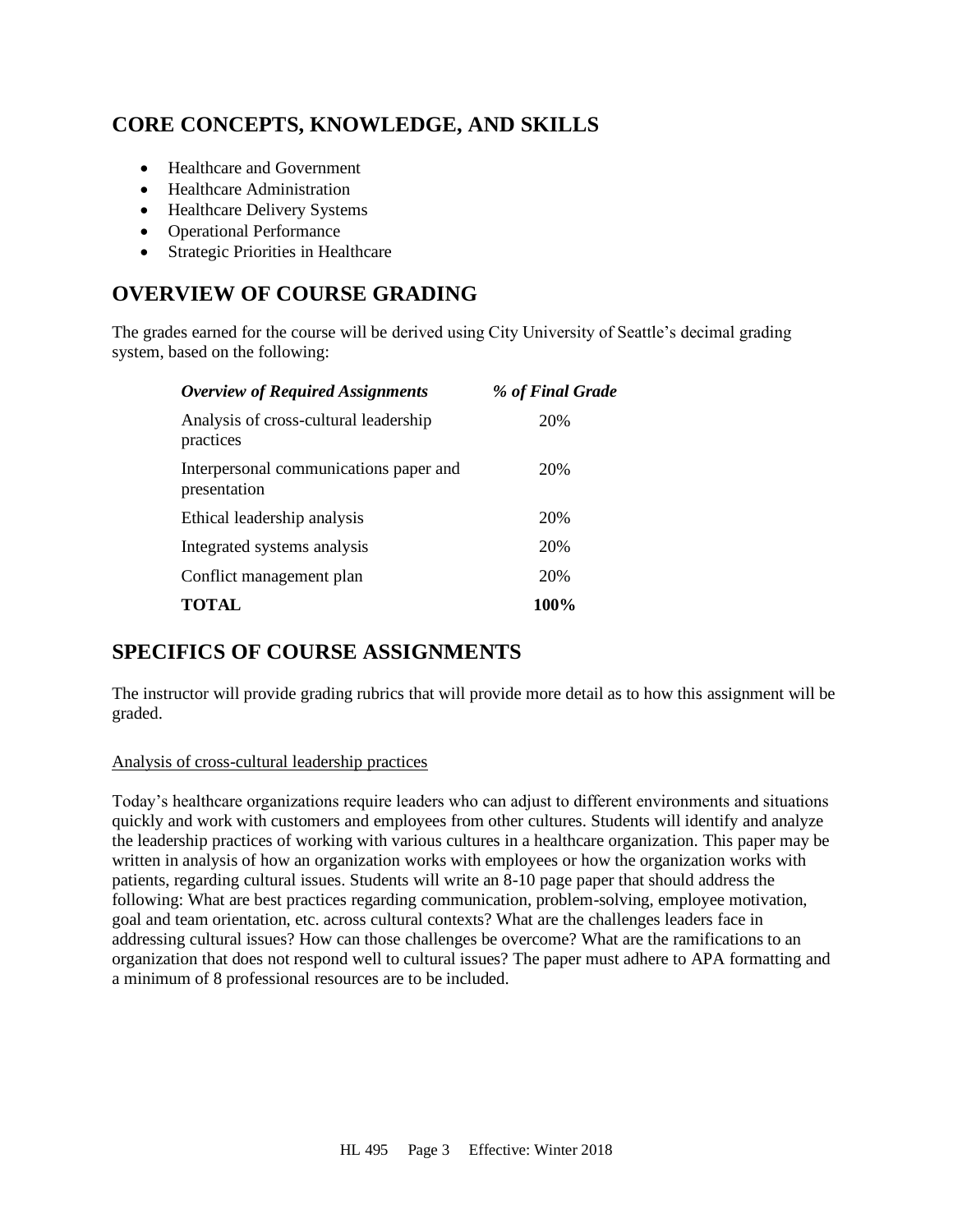| <b>Components</b>                                                               | % of Grade |
|---------------------------------------------------------------------------------|------------|
| Best practices                                                                  | 20%        |
| Challenges                                                                      | 30%        |
| Ramifications                                                                   | 30%        |
| Style and mechanics                                                             | 10%        |
| Information literacy                                                            | 10%        |
| <b>TOTAL</b><br>$\mathbf{1}$ and $\mathbf{1}$ and $\mathbf{1}$ and $\mathbf{1}$ | 100%       |

Interpersonal communication paper and presentation

Using an organizational or group situation with which the student is familiar, students will construct a portfolio of interpersonal communication with groups/audiences. This assignment does not need to take place in a healthcare setting. Students may use a presentation given in the work or personal setting. The first part of the portfolio will include the following: 1) A clearly identified message to be communicated; 2) A clearly identified audience to receive the message, described in terms of the number of people in the audience, the reason they need to receive the message, and their characteristics (organizational role(s), cultural group(s) represented, preferred communication styles and methods, etc.); 3) A strategy for communicating the message that includes its format, timing, delivery options, and how technology will be used to support delivery and/or content of the message. This assessment must include a written reflection paper of 8-10 pages in APA format on the relative effectiveness of the communication, including consideration of how well the message was delivered, how it was received, and how the student gathered feedback from the audience regarding the effectiveness of the communication. The written reflection will also include specific lessons learned and recommendations for improvement. Recommendations should be backed up with a minimum of 5 professional references. The second part of this assessment consists of a recording of the presentation the student performed for this assignment. The recording must be uploaded to YouTube, with a link provided in the submitted paper.

| <b>Components</b>                               | % of Grade  |
|-------------------------------------------------|-------------|
| Interpersonal communication                     | 30%         |
| Use of technology for communication             | 25%         |
| Reflection and recommendations for improvements | 25%         |
| <b>APA</b> formatting                           | 10%         |
| Style and mechanics                             | 10%         |
| <b>TOTAL</b>                                    | <b>100%</b> |

### Ethical leadership analysis

Students will demonstrate their critical and ethical thinking skills by performing an analysis that applies ethical principles and theories to an ethical issue in healthcare. Students will select a healthcare organization that has experienced an ethical issue. Examples include the following: misrepresentation of materials or services; or violation of other ethical issues surrounding patient care or management of the healthcare organization. Students will submit an 8-10 page paper, using APA formatting. The paper should include the following: 1) A definition of the ethical issue; 2) an explanation of how the issue developed; 3) an explanation of what the student suggests should have been done for any penalties for the parties involved as well as suggestions for preventing this issue from occurring in the future; 4) a connection between the student's explanation on what should be done and authoritative literature regarding ethical concepts and theories. A minimum of 8 professional sources must be included.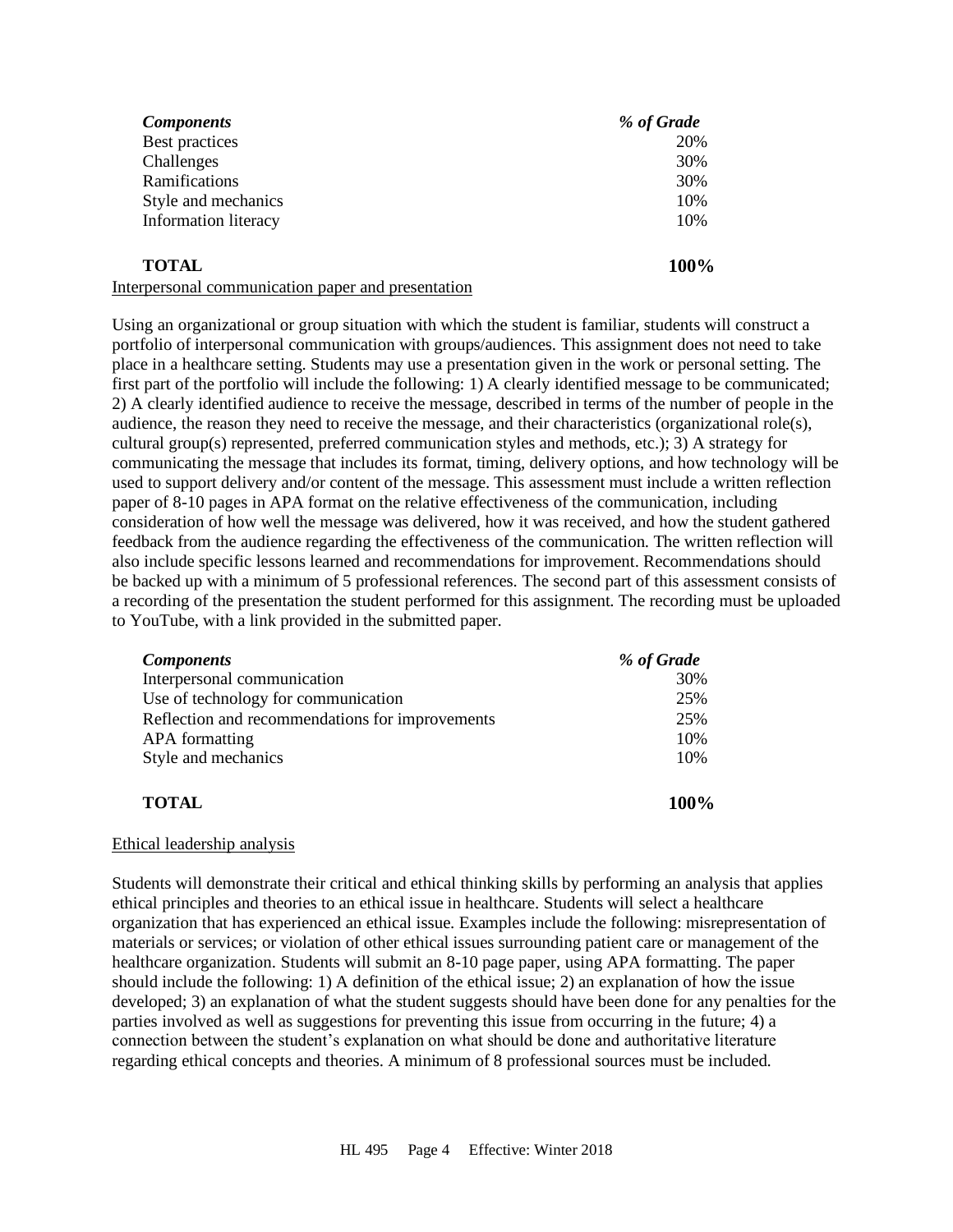| <b>Components</b>          | % of Grade |
|----------------------------|------------|
| <b>Professional Ethics</b> | 25%        |
| Critical thinking          | 30%        |
| Support and development    | 25%        |
| <b>APA</b> formatting      | 10%        |
| Style and mechanics        | 10%        |
| <b>TOTAL</b>               | 100%       |

#### Integrated Systems Analysis

Students will compose a written analysis of the following from a leadership perspective, and draft a plan to integrate these three discipline areas within a healthcare organization: 1) marketing plan; 2) overall project plan; and 3) analysis of human resource practices. This paper should be written as if the student is supplying a healthcare leader with a template for integrating these three systems within their organization. The written analysis must be 8-10 pages in length and follow APA formatting. A minimum of 8 professional sources are to be used.

| <b>Components</b>                  | % of Grade |
|------------------------------------|------------|
| Analysis of leadership perspective | 40%        |
| Style and mechanics                | 10%        |
| Draft of unified plan              | 40%        |
| APA style                          | 10%        |
| <b>TOTAL</b>                       | 100%       |

#### **Conflict Management Plan**

Students will identify a minimum of 3 conflict issues that may arise in a healthcare organization. Students will draft a conflict management plan that could be used by a healthcare leader to address the conflict issues. The plan should demonstrate the use of systems-thinking in terms of training, diversity, team/task force management, and coaching. The following aspects should be addressed: 1) The root cause of the conflicts and; 2) the symptoms of the conflicts. Students will analyze the conflicts and address the following in their analysis: 1) Develop a strategy to resolve the conflicts, including specific steps and time frames for accomplishment of those steps; 2) barriers to overcome in resolving the conflicts; 3) how results for resolving the conflicts could be measured; and 4) steps to be taken if the proposed solution does not work. This paper must adhere to APA formatting, be 8-10 pages in length, and include a minimum of 8 professional references.

| <b>Components</b>           | % of Grade |
|-----------------------------|------------|
| Analysis of the conflict    | 20%        |
| Development of strategy     | 25%        |
| Description of measurements | 20%        |
| Proposed solutions          | 15%        |
| Style and mechanics         | 10%        |
| <b>APA</b> formatting       | 10%        |
| <b>TOTAL</b>                | 100%       |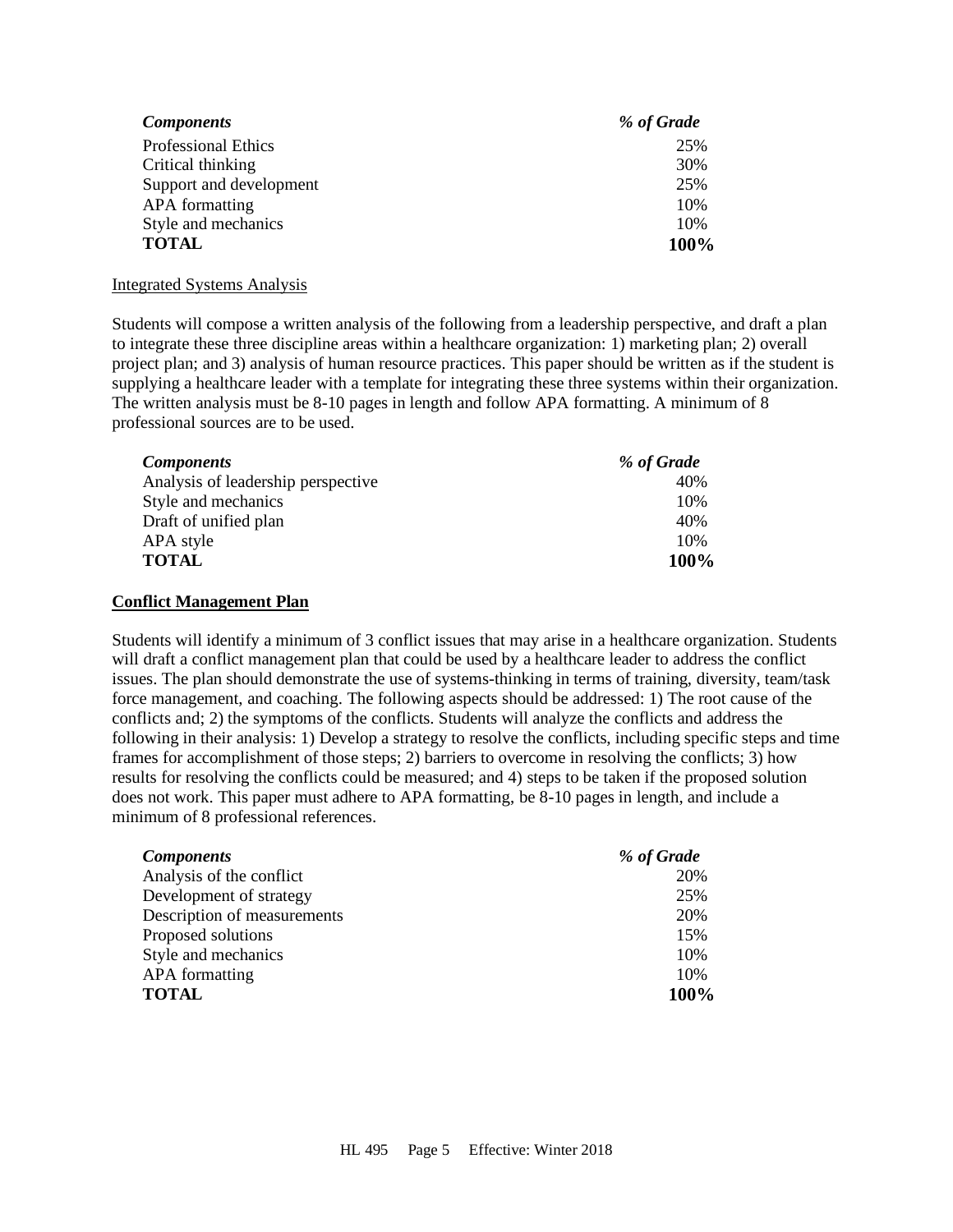# **COURSE POLICIES**

### **Late Assignments**

A critical aspect of project management is to meet predefined deadlines. Therefore, all assignments are expected to be submitted when due. No late assignments are accepted. Life-situations do occur. When an issue arises coordinate with the instructor prior to the assignment's due date and the due date may be adjusted. It is in the best interest of the student to ensure that all assignments are submitted on time.

### **Participation**

Class participation will be evaluated during class. Participation includes being prepared for class discussions and contributing meaningful content when appropriate. It also includes individual effort contributed to the team project.

### **Professional Writing**

Assignments require error-free writing that uses standard English conventions and logical flow of organization to address topics clearly, completely, and concisely. CityU requires the use of APA style.

# **UNIVERSITY POLICIES**

You are responsible for understanding and adhering to all of City University of Seattle's academic policies. The most current versions of these policies can be found in the **[University Catalog](http://www.cityu.edu/catalog/)** that is linked from the CityU Web site.

## **Title IX Statement**

Non-Discrimination & Prohibition of Sexual Misconduct

City University of Seattle adheres to all federal, state, and local civil rights laws prohibiting discrimination in employment and education. The University is committed to ensuring that the education environment is bounded by standards of mutual respect and safety and is free from discriminatory practices.

In the U.S., the University is required by Title IX of the Education Amendments of 1972 to ensure that all of its education programs and activities do not discriminate on the basis of sex/gender. Sex include sex, sex stereotypes, gender identity, gender expression, sexual orientation, and pregnancy or parenting status. Sexual harassment, sexual assault, dating and domestic violence, and stalking are forms of sex discrimination, which are prohibited under Title IX and by City University of Seattle policy. City University of Seattle also prohibits retaliation against any person opposing discrimination or participating in any discrimination investigation or complaint process internal or external to the institution. Questions regarding Title IX, including its application and/or concerns about noncompliance, should be directed to the Title IX Coordinator. For a complete copy of the policy or for more information, visit [https://my.cityu.edu/titleix](https://nam11.safelinks.protection.outlook.com/?url=https%3A%2F%2Fmy.cityu.edu%2Ftitleix&data=04%7C01%7Ckriuchkovaa%40cityu.edu%7C9232e27347144c19de4a08d8e2987526%7Cb3fa96d9f5154662add763d854e39e63%7C1%7C0%7C637508491767279794%7CUnknown%7CTWFpbGZsb3d8eyJWIjoiMC4wLjAwMDAiLCJQIjoiV2luMzIiLCJBTiI6Ik1haWwiLCJXVCI6Mn0%3D%7C1000&sdata=oHVrDtgYs0rcN3Q5khchU2PiMPOONKbQ%2FTQ6xw8vHBE%3D&reserved=0) or contact the Title IX Coordinator.

In Canada, in compliance with the British Columbia Human Rights Code, the Alberta Human Rights Act, WorksafeBC, and the Workers' Compensation Board of Alberta, the University believes that its environment should at all times be supportive and respectful of the dignity and self-esteem of individuals. Discrimination, harassment and bullying conduct, whether through person to person behaviour or via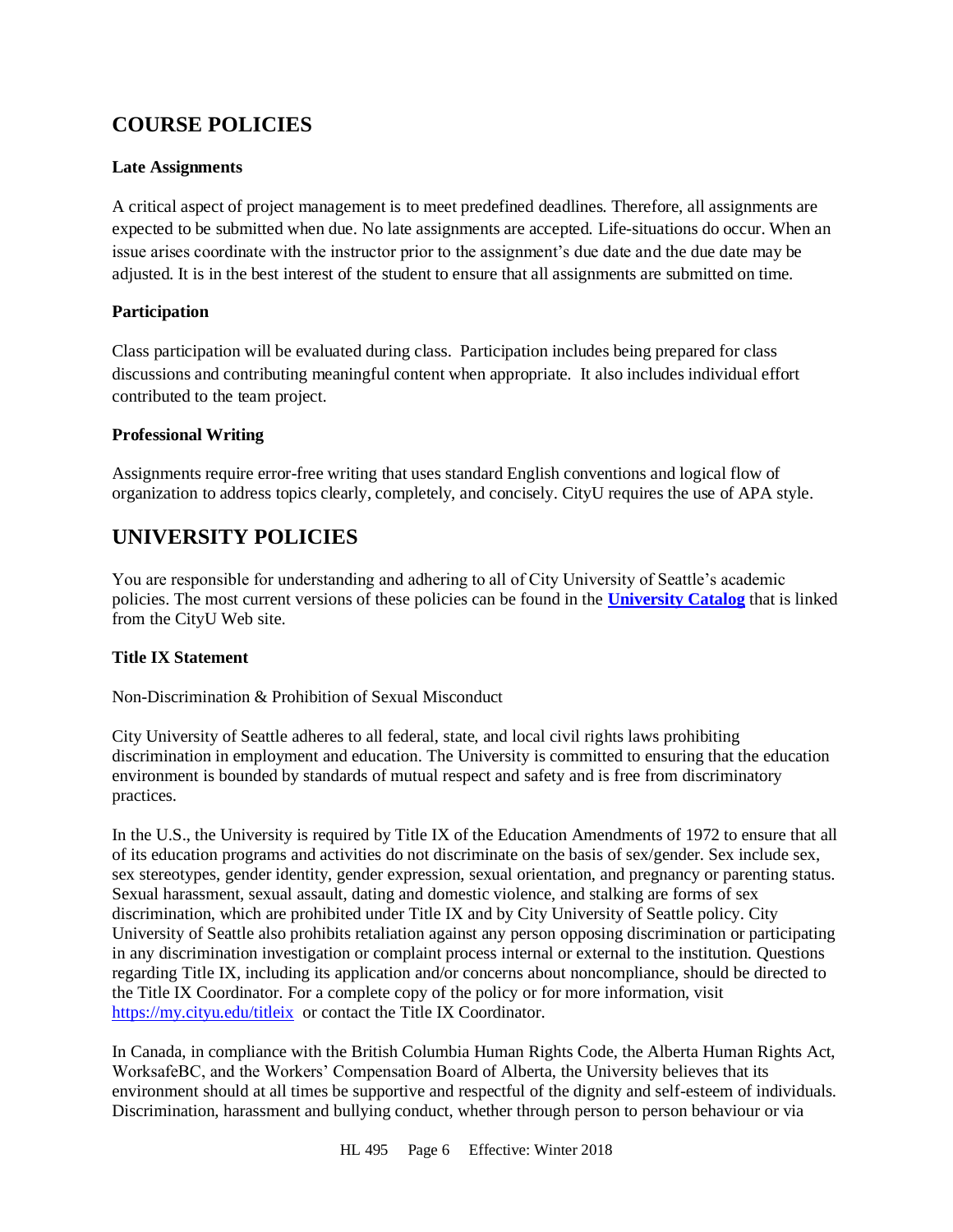electronic communications such as email or social media is not acceptable and will not be tolerated. As an educational institution, it is our responsibility to cultivate an environment of excellence, equity, mutual respect and to recognize the value and potential of every individual. The University will take all necessary steps to meet or exceed the requirements of the law to prevent discrimination, harassment and bullying. The Respectful Workplace Policy for the prevention of discrimination, harassment and bullying policy and procedure can be found at [https://www.cityu.edu/discover-cityu/about-cityu/](https://nam11.safelinks.protection.outlook.com/?url=https%3A%2F%2Fwww.cityu.edu%2Fdiscover-cityu%2Fabout-cityu%2F&data=04%7C01%7Ckriuchkovaa%40cityu.edu%7C9232e27347144c19de4a08d8e2987526%7Cb3fa96d9f5154662add763d854e39e63%7C1%7C0%7C637508491767279794%7CUnknown%7CTWFpbGZsb3d8eyJWIjoiMC4wLjAwMDAiLCJQIjoiV2luMzIiLCJBTiI6Ik1haWwiLCJXVCI6Mn0%3D%7C1000&sdata=j2pDxXXWEOIDxcjQMw9%2F2WcLKb6ep99EAElsMfCjej8%3D&reserved=0) under the Policies section or at [https://www.cityuniversity.ca/about/](https://nam11.safelinks.protection.outlook.com/?url=https%3A%2F%2Fwww.cityuniversity.ca%2Fabout%2F&data=04%7C01%7Ckriuchkovaa%40cityu.edu%7C9232e27347144c19de4a08d8e2987526%7Cb3fa96d9f5154662add763d854e39e63%7C1%7C0%7C637508491767289784%7CUnknown%7CTWFpbGZsb3d8eyJWIjoiMC4wLjAwMDAiLCJQIjoiV2luMzIiLCJBTiI6Ik1haWwiLCJXVCI6Mn0%3D%7C1000&sdata=EK3wGt5QOtWpO%2FJ5yQ4TaSEz1cL3kZq4ez4339q7Wk8%3D&reserved=0).

### **Religious Accommodations**

City University of Seattle has a policy for accommodation of student absences or significant hardship due to reasons of faith or conscience, or for organized religious activities. The University's policy, including more information about how to request an accommodation, is available in the University Catalog and on the my.cityu.edu student portal. Accommodations must be requested by the 20% mark of this course (e.g. day 14 of a ten-week course, day 7 of a 5-week course) using the Religious Accommodations Request Form found on the student dashboard in the my.cityu.edu student portal.

### **Academic Integrity**

Academic integrity in students requires the pursuit of scholarly activity that is free from fraud, deception and unauthorized collaboration with other individuals. You are responsible for understanding CityU's policy on academic integrity and adhering to its standards in meeting all course requirements. A complete copy of this policy can be found in the [University Catalog](http://www.cityu.edu/catalog/) in the section titled *Scholastic Honesty* under *Student Rights & Responsibilities*.

### **Attendance**

Students taking courses in any format at the University are expected to be diligent in their studies and to attend class regularly.

Regular class attendance is important in achieving learning outcomes in the course and may be a valid consideration in determining the final grade. For classes where a physical presence is required, a student has attended if s/he is present at any time during the class session. For online classes, a student has attended if s/he has posted or submitted an assignment. A complete copy of this policy can be found in the [University Catalog](http://www.cityu.edu/catalog/) in the section titled *Attendance Policy for Mixed Mode, Online and Correspondence Courses*.

# **SUPPORT SERVICES**

### **Disability Services Accommodations Statement**

Students with a documented disability who wish to request academic accommodations are encouraged to contact Disability Support Services to discuss accommodation requests and eligibility requirements. Please contact Disability Support Services at *[disability@cityu.edu](mailto:disability@cityu.edu)* or 206.239.4752 or visit the [Disability](http://goo.gl/593iM4)  [Support Services](http://goo.gl/593iM4) page in the my.cityu.edu portal. Confidentiality will be observed in all inquiries. Once approved, information about academic accommodations will be shared with course instructors.